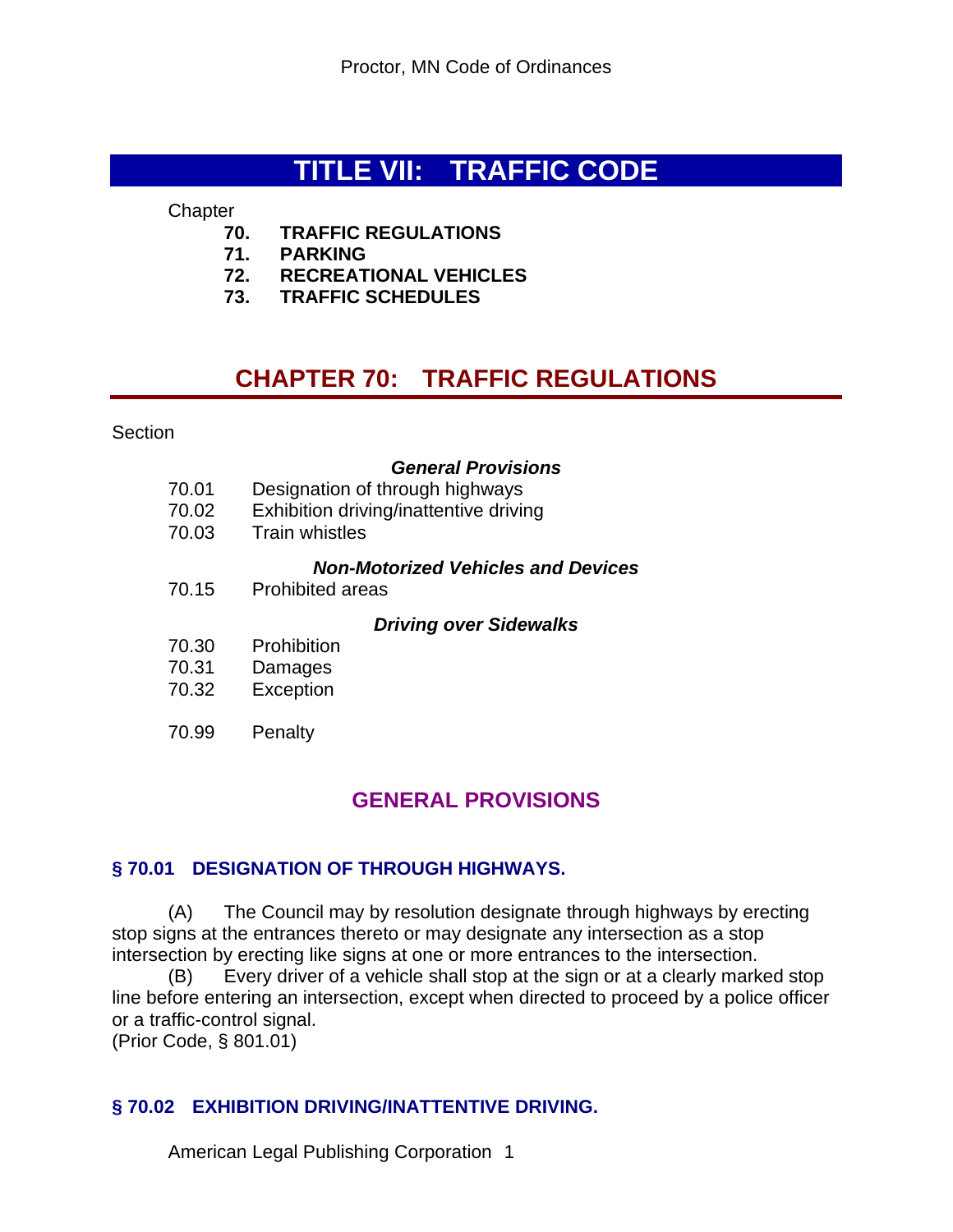(A) No person shall turn, accelerate, decelerate or otherwise operate a motor vehicle on any public or private roadway within the city in a manner which causes unnecessary engine noise or backfire, squealing tires, skidding, sliding, swaying, throwing of sand or gravel, or in a manner simulating a race, impeding traffic or with an unnecessary exhibition of speed. Unreasonable throwing of sand or gravel by tires is prima facie evidence of a violation of this section. Violations shall be cited as exhibition driving under this code provision.

(B) No person shall be so engaged or occupied while driving a motor vehicle so as to interfere with the safe driving of the vehicle. Violations shall be cited as inattentive driving under this code provision. (Prior Code, § 801.02) Penalty, see § 70.99

# **§ 70.03 TRAIN WHISTLES.**

No railroad company or corporation or employee of any railroad company or corporation shall blow or cause to be blown a steam whistle or whistle of any locomotive or steam engine within the city. The foregoing restriction shall not apply in the case of an alarm, in case of fire, or as a warning to any person or object upon or in dangerous proximity to the track; provided, further, that the whistles may be blown in a modified or modulated tone to signal towermen, to call for semaphore signals and as a safety precaution in backing cars or locomotives.

(Prior Code, § 801.03) Penalty, see § 70.99

# **NON-MOTORIZED VEHICLES AND DEVICES**

# **§ 70.15 PROHIBITED AREAS.**

(A) *Prohibited areas.*

 (1) No person shall use, operate or ride roller skates, rollerblades, rollerskis, scooters or similar non-motorized vehicles or devices upon the public streets, roadways, highways and alleys located within the city listed in Ch. 73, Sch. I.

 (2) The devices shall be permitted on all other public roadways, highways and alleys located within the city subject to the provisions of division (B) below.

(B) *Exceptions and regulations.*

 (1) Any individual operating or riding the devices must yield to pedestrians.

 (2) Any individual operating or riding the devices may cross streets or roadways only at crosswalks.

 (3) The above-stated prohibitions and restrictions shall not apply to bicycles which are regulated by state law.

 (4) Tricycles and skateboards shall be prohibited on all public streets, roadways, highways and alleys located within the city.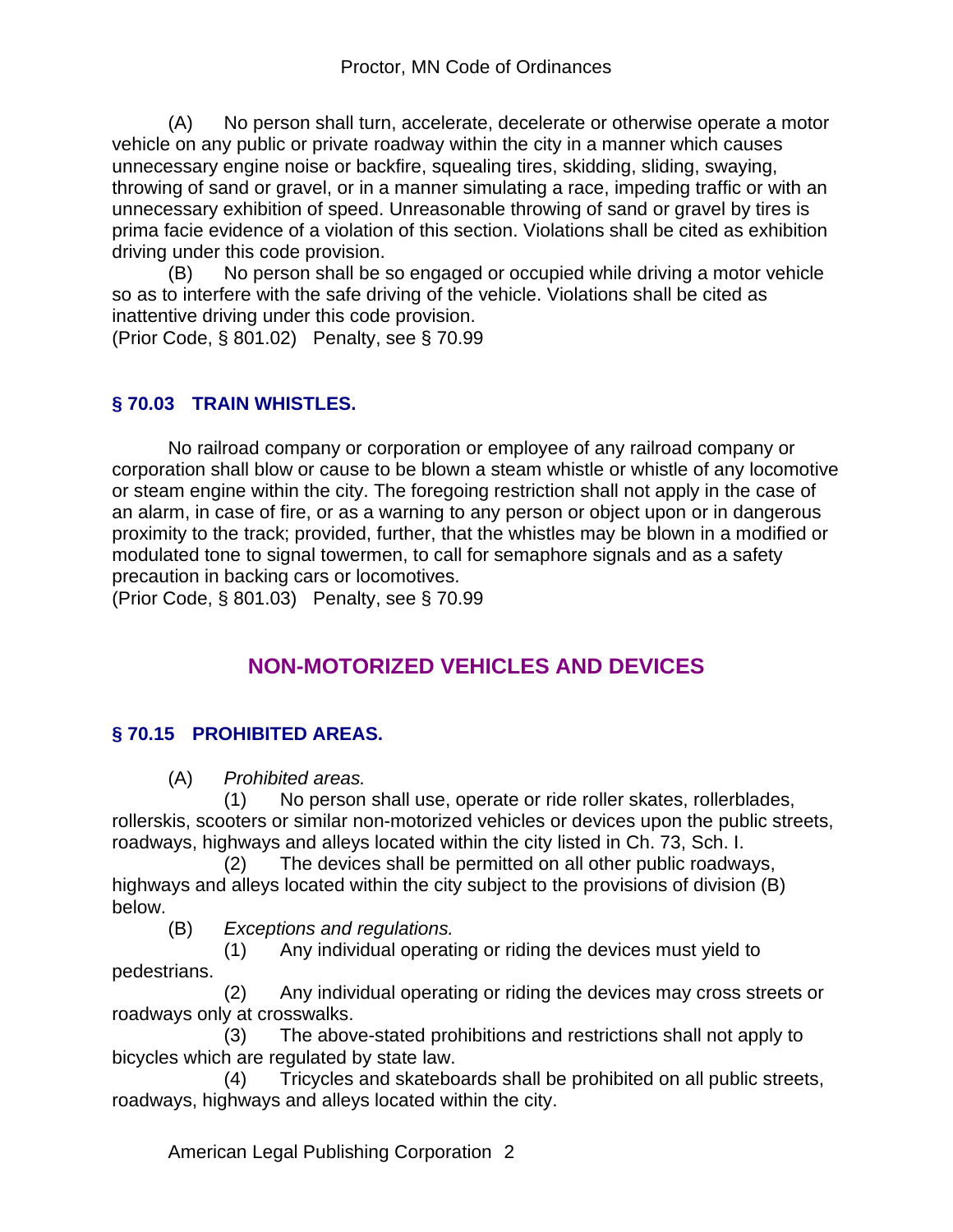(Prior Code, § 801.04) Penalty, see § 70.99

# **DRIVING OVER SIDEWALKS**

### **§ 70.30 PROHIBITION.**

No person shall drive any vehicle over the gutter, curb or sidewalk of any improved street, avenue or alley in the city, except at those places where a driveway or crossing has been provided in accordance with city procedures. (Prior Code, § 801.05) Penalty, see § 70.99

### **§ 70.31 DAMAGES.**

(A) Any damages caused to a public sidewalk, gutter or curb due to driving over the curb, sidewalk or gutter shall be the responsibility of the abutting property owner.

(B) Costs of repair of the sidewalk, curb or gutter may be recovered by the city by the procedure set forth in § 92.03 of this code of ordinances. (Prior Code, § 801.05)

### **§ 70.32 EXCEPTION.**

The foregoing restriction on driving over sidewalks shall not apply from October 1 through April 30 where there is adequate area to park a motor vehicle without interfering with the use of public streets or sidewalks, and the parking is necessary to provide adequate right-of-way on a public street. The exception shall be exercised only after notice to the City Police Department and approval of the parking arrangement by the Police Department. Any damages caused as a result of the parking are the responsibility of the adjacent property owner as set forth in § 70.31. (Prior Code, § 801.05)

### **§ 70.99 PENALTY.**

(A) Any person violating any provision of this chapter, for which no other penalty is provided, shall be subject to the penalty provisions of § 10.99.

(B) Violations under § 70.02 shall constitute petty misdemeanors. (Prior Code, § 801.02)

(C) The penalty for violation of the prohibitions set forth in  $\S$  70.15 shall be subject to the city administrative fine schedule.

(Prior Code, § 801.04)

(Ord. 02-05, passed 4-4-2005)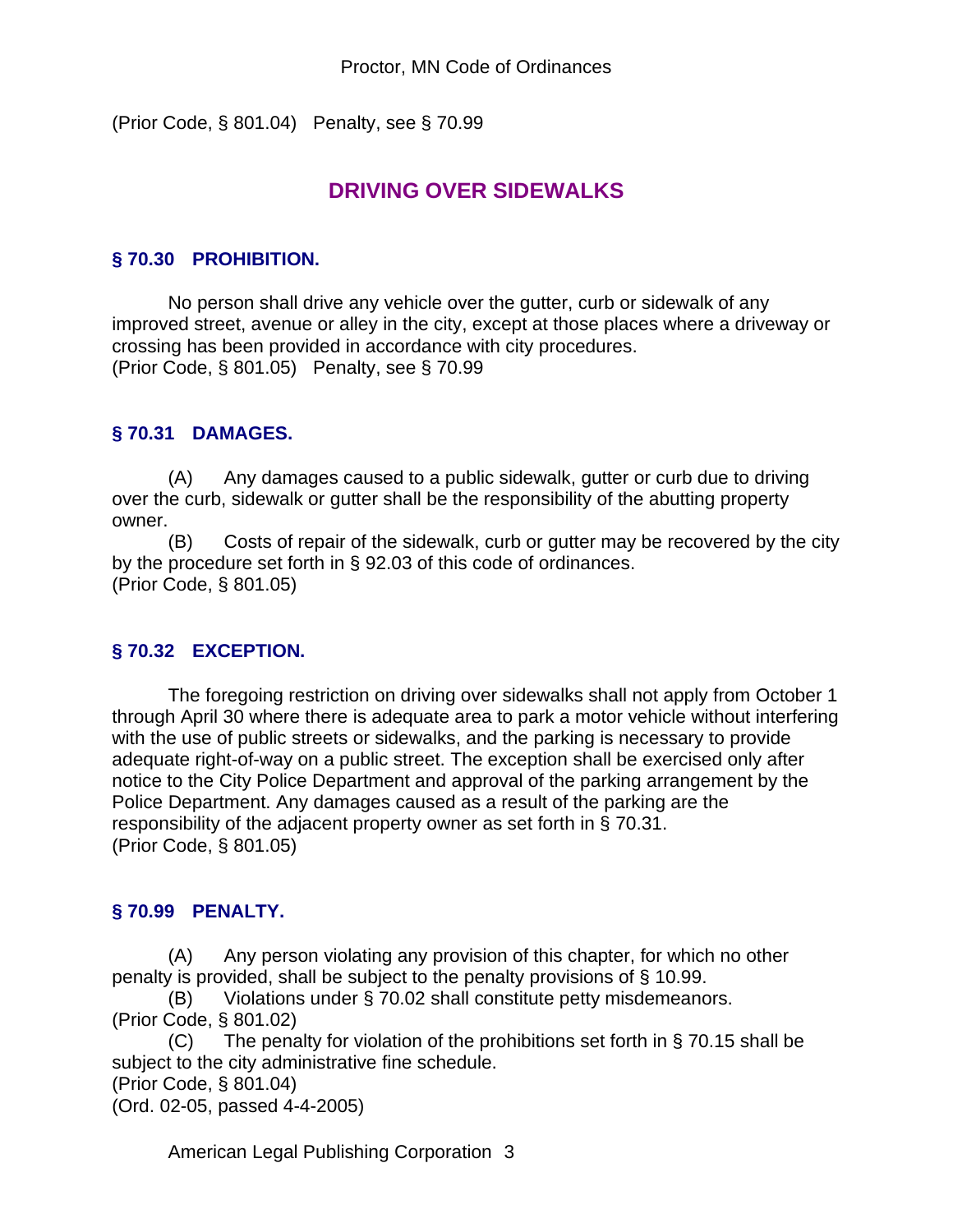# **CHAPTER 71: PARKING**

#### Section

#### *General Provisions*

- 71.01 Parking prohibitions
- 71.02 Disability parking areas
- 71.03 Parking in alleys<br>71.04 Restricted or no r
- Restricted or no parking zones by Council designation
- 71.05 24-hour parking
- 71.06 Time limit parking
- 71.07 School zones
- 71.08 Winter parking regulations
- 71.09 Angle parking and parking against traffic
- 71.10 Double parking
- 71.11 Trains obstructing streets
- 71.12 Semi-truck parking regulations
- 71.13 Semi-truck parking regulations; keys in the ignition<br>71.14 Commercial parking lots
- Commercial parking lots
- 71.15 Towing of vehicles in violation of parking ordinances

#### *Parking of Unlicensed Vehicles*

- 71.40 Definition
- 71.41 Violations
- 71.42 Exceptions
- 71.99 Penalty

# **GENERAL PROVISIONS**

### **§ 71.01 PARKING PROHIBITIONS.**

No person shall stop, stand or park a motor vehicle, occupied or unoccupied, or permit any of the same except when necessary to avoid conflict with other traffic or in compliance with the directions of a police officer or traffic-control device, in any of the following places:

(A) On a sidewalk or with any part of the vehicle thereon;

(B) In front of a public or private drive, or with any part of the vehicle in front thereof, or directly across therefrom in a manner so as to impede access to the driveway;

- (C) Within an intersection;
- (D) Within ten feet of a fire hydrant;
- (E) On or within a crosswalk;
- (F) Within 20 feet of a crosswalk at an intersection;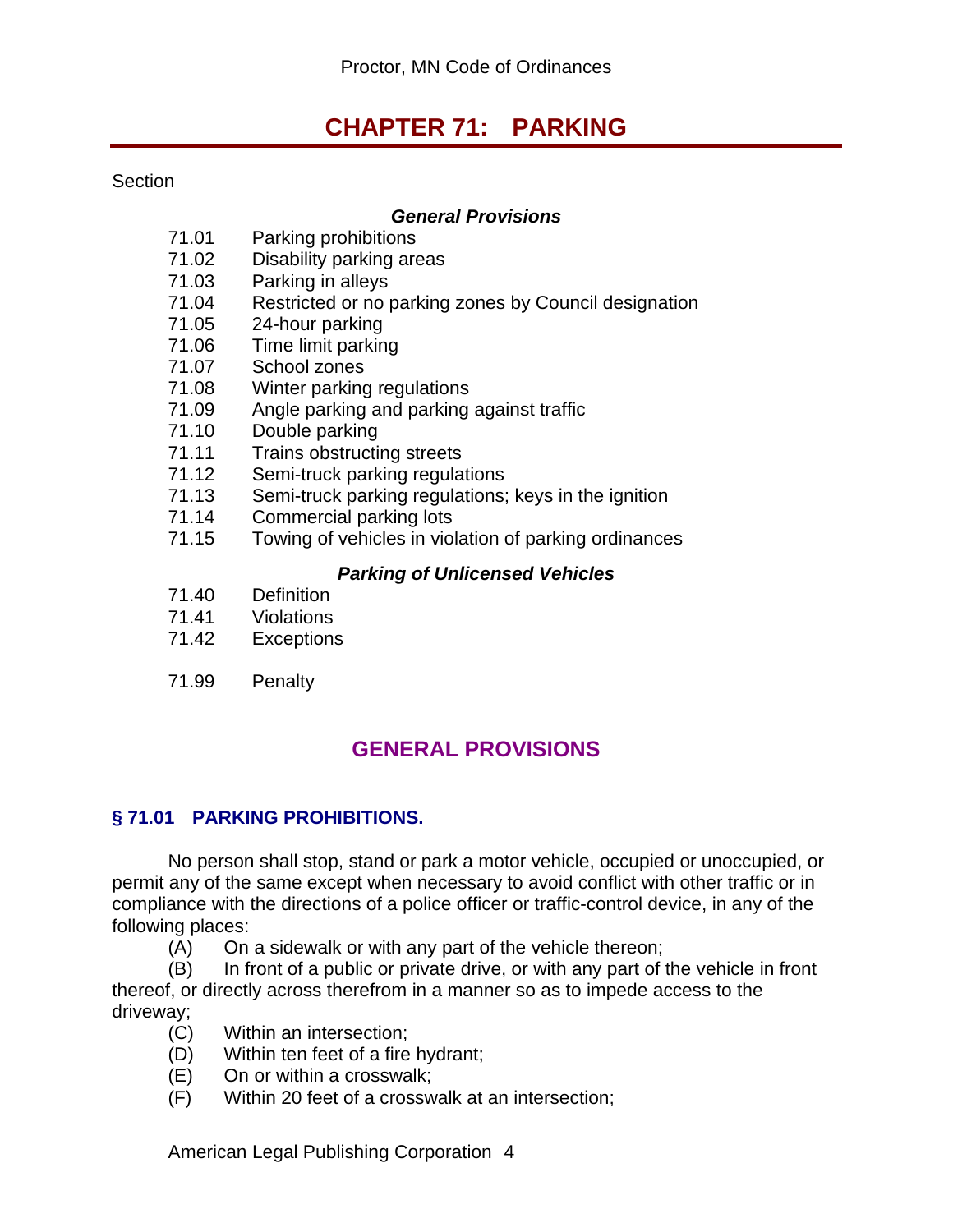(G) Within 30 feet upon the approach of any flashing beacon, stop sign or traffic-control signal located at the side of the roadway;

(H) Within seven feet upon the approach to the entrance of any alley or private driveway;

(I) Within 50 feet of the nearest rail of railroad crossing;

(J) Within 20 feet of the driveway entrance to any fire station and on the side of a street opposite the entrance to any fire station within 75 feet of the entrance when posted;

(K) Alongside, near or opposite any street excavation or obstruction when stopping, standing or parking would obstruct traffic;

(L) On the roadway side of any vehicle stopped or parked at the edge or curb of a street (double parking);

(M) Upon any bridge or other elevated structure upon a highway or within a highway tunnel when the parking or stopping is prohibited by official signs;

(N) At any place where official signs prohibit stopping;

(O) Between the curb line and property line and property line or between the edge of the roadway and the property line;

(P) On or within any area designated as a fire lane;

(Q) In any area designated as handicap zone; except as otherwise authorized by the City Council, within or upon a front yard;

(R) Within any area designated a bus stop by resolution of the Council when the area is posted;

(S) Within any area designated as a loading zone by resolution of the Council when the area is so posted unless the stopping, standing or parking, is for not more than five minutes and for the purpose of loading or unloading passengers or freight; and

(T) Upon any street or highway when directed or ordered to proceed by any peace officer invested

by law with authority to direct, control or regulate traffic.

(Ord. passed - -2009) Penalty, see § 71.99

### **§ 71.02 DISABILITY PARKING AREAS.**

No person shall stop, stand or park, occupied or unoccupied, or permit the same, in or obstruct access to a parking space or associated access aisle designated and reserved for the physically disabled, on either public or private property unless that person is physically disabled or is operating the vehicle under the direction and for the use of a physically handicapped person, and the vehicle visibly bears or contains a proper disability certificate or license plate.

(Ord. passed - -2009) Penalty, see § 71.99

# **§ 71.03 PARKING IN ALLEYS.**

No person shall stop, stand or park, occupied or unoccupied, or permit the same, a motor vehicle within an alley in a manner and under those conditions so as to impede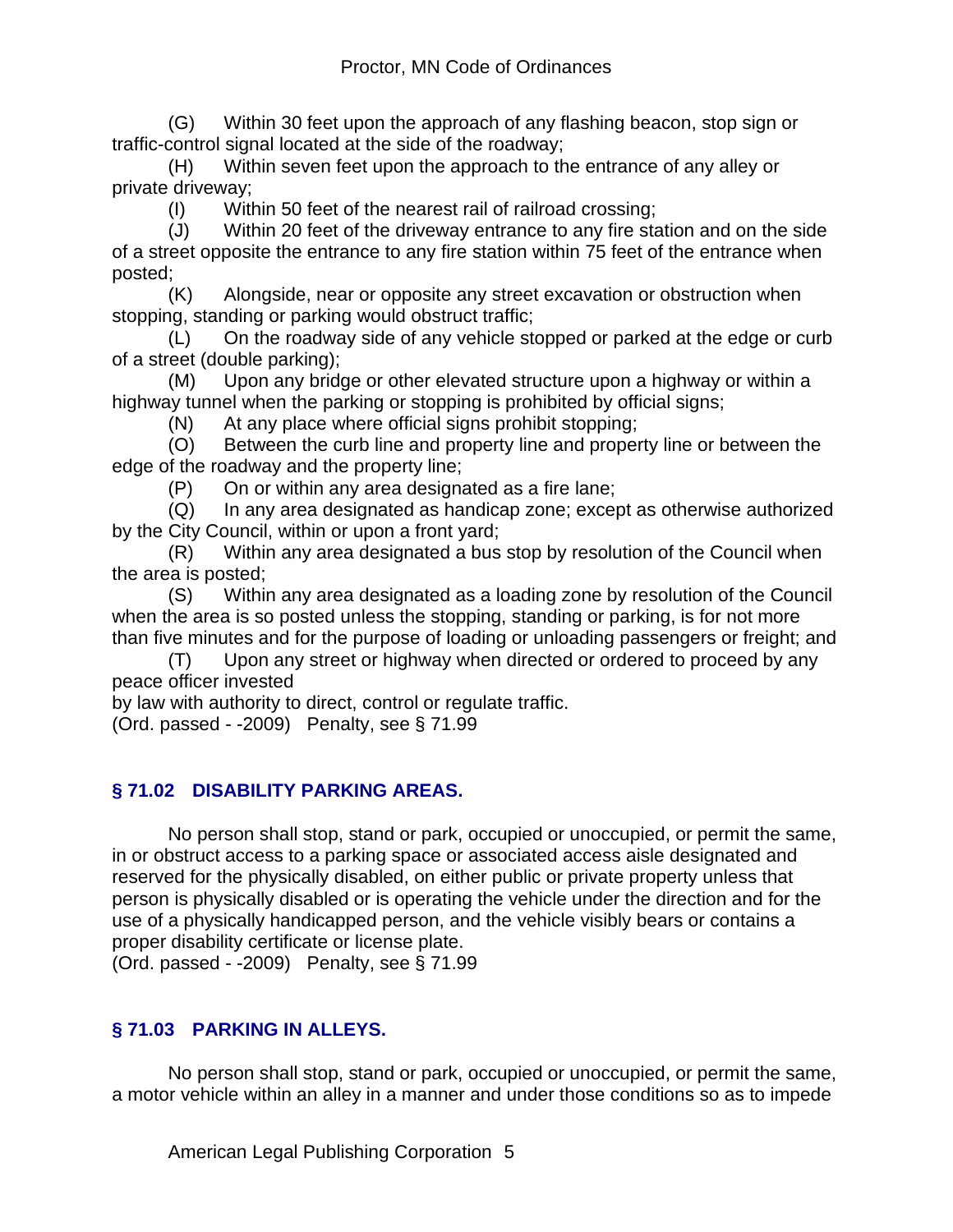the free movement of traffic through the alley or in a matter as to block or otherwise impede access to the driveway or entrance to any abutting property. (Ord. passed - -2009) Penalty, see § 71.99

#### **§ 71.04 RESTRICTED OR NO PARKING ZONES BY COUNCIL DESIGNATION.**

The Council may designate, by resolution, streets and/or portions thereof as restricted parking zones. Upon designation by the Council such restricted or no parking zones, official signs shall be erected establishing the zones and no person shall stop, stand or park a vehicle, whether occupied or unoccupied, or permit any of the same within the zone.

(Ord. passed - -2009) Penalty, see § 71.99

#### **§ 71.05 24-HOUR PARKING.**

No person shall stop, stand or park, occupied or unoccupied, or permit the same, a motor vehicle upon any public property belonging to the city or any public street for a continuous period of more than 24 hours except with prior permission from the Police Department. The permission may be granted by the Chief of Police if the Chief of Police determines, in his or her discretion, that stopping, standing or parking is necessary due to a lack of alternative stopping, standing or parking. (Ord. passed - -2009) Penalty, see § 71.99

#### **§ 71.06 TIME LIMIT PARKING.**

The Council may designate by resolution streets and/or portions thereof as areas in which stopping, standing or parking a motor vehicle, whether occupied or unoccupied, or permitting the same, is prohibited beyond a specified continuous time period. Upon designation by the Council of the time restrictions, official signs establish the restriction shall be erected, and no person shall stop, stand or park a vehicle, whether occupied or unoccupied, or permit any of the same beyond the time restriction. (Ord. passed - -2009) Penalty, see § 71.99

### **§ 71.07 SCHOOL ZONES.**

The Council may designate by resolution streets and/or portions thereof as "No Parking" or "Restricted Parking" zones during school days. Upon designation by the Council of the restrictions, official signs establishing the restriction shall be erected, and no person shall stop, stand or park a vehicle, whether occupied or unoccupied, or permit any of the same within the zone during the period of the established restriction. (Ord. passed - -2009) Penalty, see § 71.99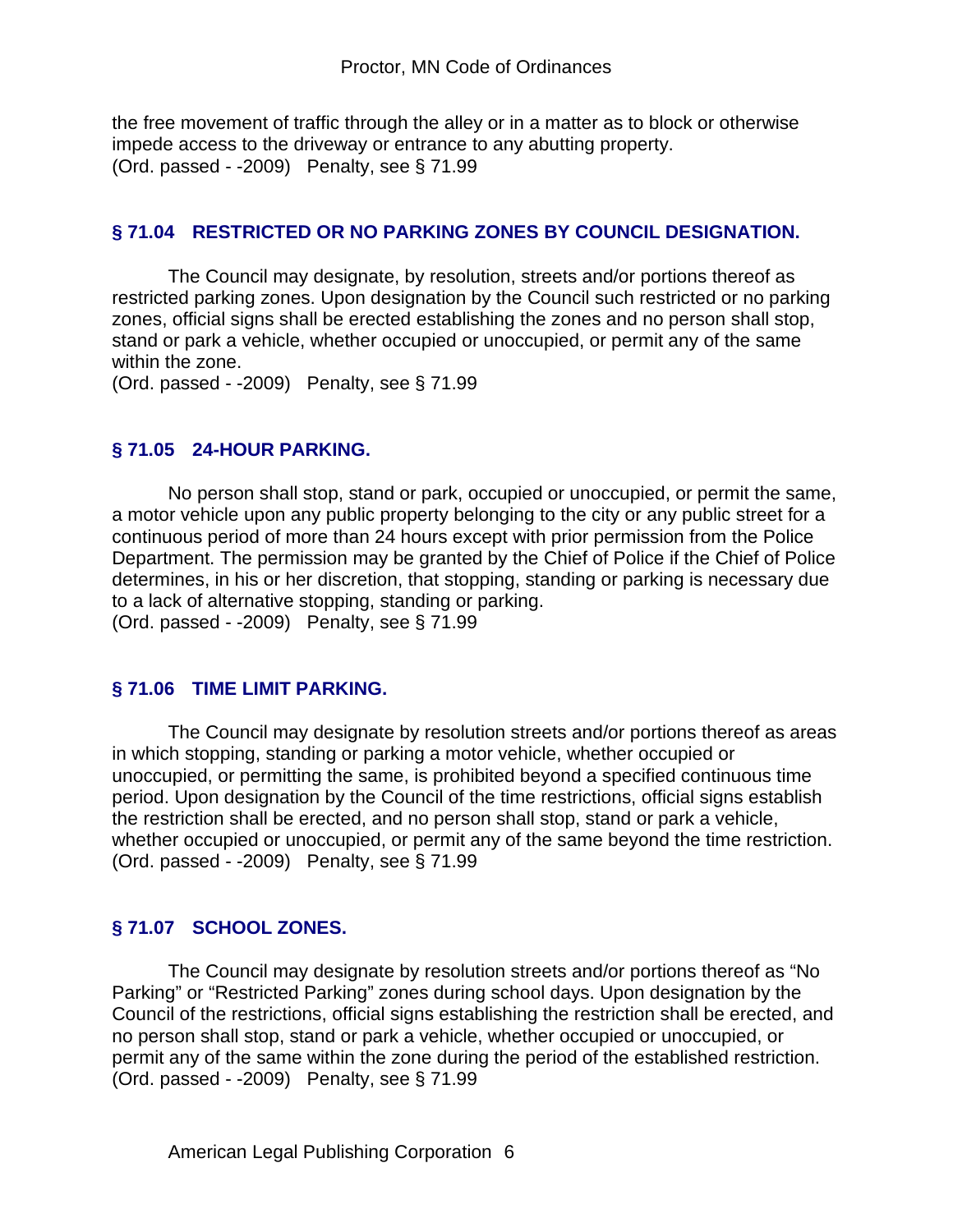### **§ 71.08 WINTER PARKING REGULATIONS.**

Between the period of November 15 and April 1 in each year, no person shall park or permit the same, any motor vehicle upon any street or alley within the city between the hours of 2:00 a.m. and 7:00 a.m. If the Chief of Police, in his or her discretion, or any police officer acting under the authority of the Chief of Police, determines that any vehicle parked contrary to the provisions of this section is thereby hindering the removal of snow, the Chief of Police or police officer acting under the authority of the Chief of Police may direct to have the vehicle removed from the street or alley by removal. The owner of the vehicle shall be responsible for any costs accrued as a result of the removal in addition to any fines imposed as result of a violation of this section.

(Ord. passed - -2009) Penalty, see § 71.99

#### **§ 71.09 ANGLE PARKING AND PARKING AGAINST TRAFFIC.**

Except where angle parking is permitted hereunder, no person shall stop, stand or park, occupied or unoccupied, or permit the same, a motor vehicle at an angle to the curb or roadside. Each vehicle shall park with the right hand wheels parallel to and within 12 inches of the curb or road side and to the right of the main part of the street or roadway but in no event shall the vehicle park, stop or stand against the flow of traffic or to the left of the main part of street or roadway so as to face on-coming traffic. Where angle parking is authorized by the Council and is so marked by an appropriate sign, no part of the vehicle shall extend over the sidewalk, and the vehicle shall not extend into the travel portion of the street.

(Ord. passed - -2009) Penalty, see § 71.99

#### **§ 71.10 DOUBLE PARKING.**

No person shall stop, stand or park, occupied or unoccupied, or permit the same, a motor vehicle to the left of another vehicle parked parallel to the curb or roadway. (Ord. passed - -2009) Penalty, see § 71.99

### **§ 71.11 TRAINS OBSTRUCTING STREETS.**

(A) No railroad company, conductor, engineer, yard or track master, other agents or employees of the company, or any person whatsoever shall obstruct or cause to be obstructed any public street or highway with any locomotive cars, freight, goods, wares or merchandise or in any way obstruct the clear and free passage for vehicle or foot passage over any street or avenue in the city for a period longer than ten minutes. The allowable obstruction by any railroad company shall terminate immediately upon the giving of a proper warning of an approach of any fire, police or ambulance vehicle.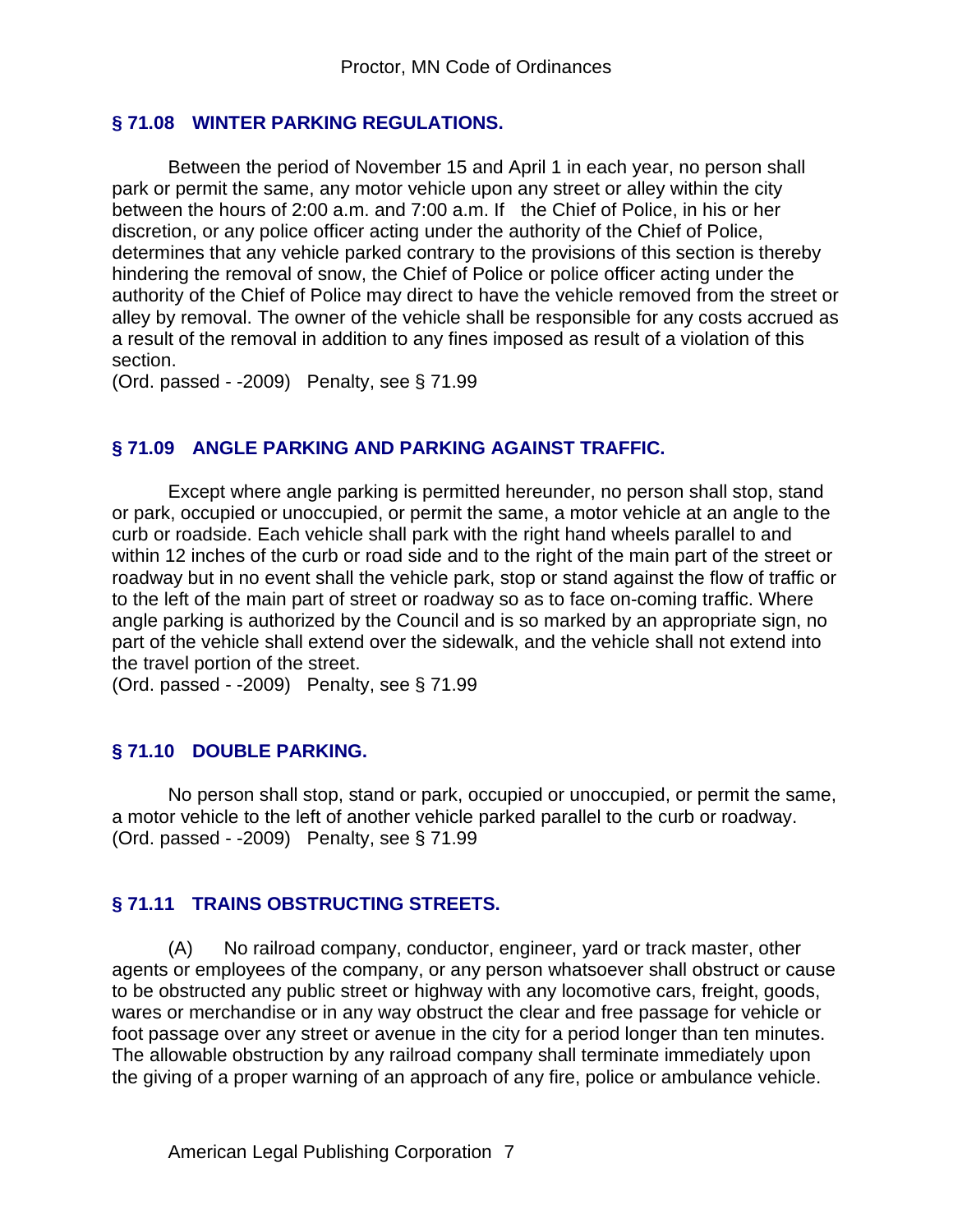(B) No company or person shall make, cause or allow to be made any flying switch or make or unmake trains upon or across any street. (Ord. passed - -2009) Penalty, see § 71.99

# **§ 71.12 SEMI-TRUCK PARKING REGULATIONS.**

(A) *Parking upon public property street, roadway or alleyway.* No person shall park a semi-trailer, semi-truck, semi-tractor or road tractor on any public street, roadway or alleyway in any area within the city zoned "S" Suburban or "R-1a", "R-1b" and "R-2" or "R-3" nor within 50 feet thereof, except for the purpose of unloading or loading passengers or freight and then only for a period no longer than is necessary for the loading or unloading; provided, that this section shall not apply to the parking of vehicles owned by public bodies or utilities which are providing emergency repair service.

(B) *Parking upon private property in "O/R", "S", "R-1a", "R-1b", "R-1c", "R-2" or "R-3" Districts.* A semi-truck, semi-tractor, truck tractor or road tractor may be parked by the owner thereof upon real property owned or leased by the truck owner in the above-referenced zones only upon an improved designated private parking area which meets the zoning and building requirements of the city code and only where the total abutting land owned by the trailer owner upon which the trailer is parked equals one-half acre or more in area.

(C) *Parking in commercial and manufacturing districts.*

 (1) A semi-trailer, semi-truck, semi-tractor, truck tractor or road tractor may be parked by the owner thereof upon private property within the city for a maximum period of 48 hours. This prohibition shall include parking in all "C" Commercial and "I" Manufacturing Districts within the city.

 (2) No on-street parking of the vehicles shall be allowed at any time within any zoning districts of the city except for the purposes of loading and unloading, the parking to be limited to a maximum period of two hours unless prior authorization for a longer period is obtained from the City Chief of Police.

 (3) Those businesses located within the city which require semi-trucks and/or trailers for their ongoing business shall be permitted to park vehicles essential to business and owned or leased by that business upon private property in "C" and "I" Districts within the city. Each business shall apply for a permit covering the business and the semi-trucks and/or trailers required by that business. Each permit must be approved on an annual basis by majority vote of the City Council. Truck or trailer terminal or dispatch facilities shall not be eligible for permits hereunder but are to be regulated by § 155.191 of this code of ordinances.

 (4) Temporary parking of construction vehicles meeting the descriptions herein may be allowed for periods in excess of 48 hours by the Chief of Police by obtaining a construction parking permit from the City Police Department prior to the commencement of or during construction. The permit will only be granted when the Department is presented a building permit from the City Building Official for the project in question. There shall be no charge for the permit granted under division (C)(3) above and this division (C)(4).

(Ord. passed - -2009) Penalty, see § 71.99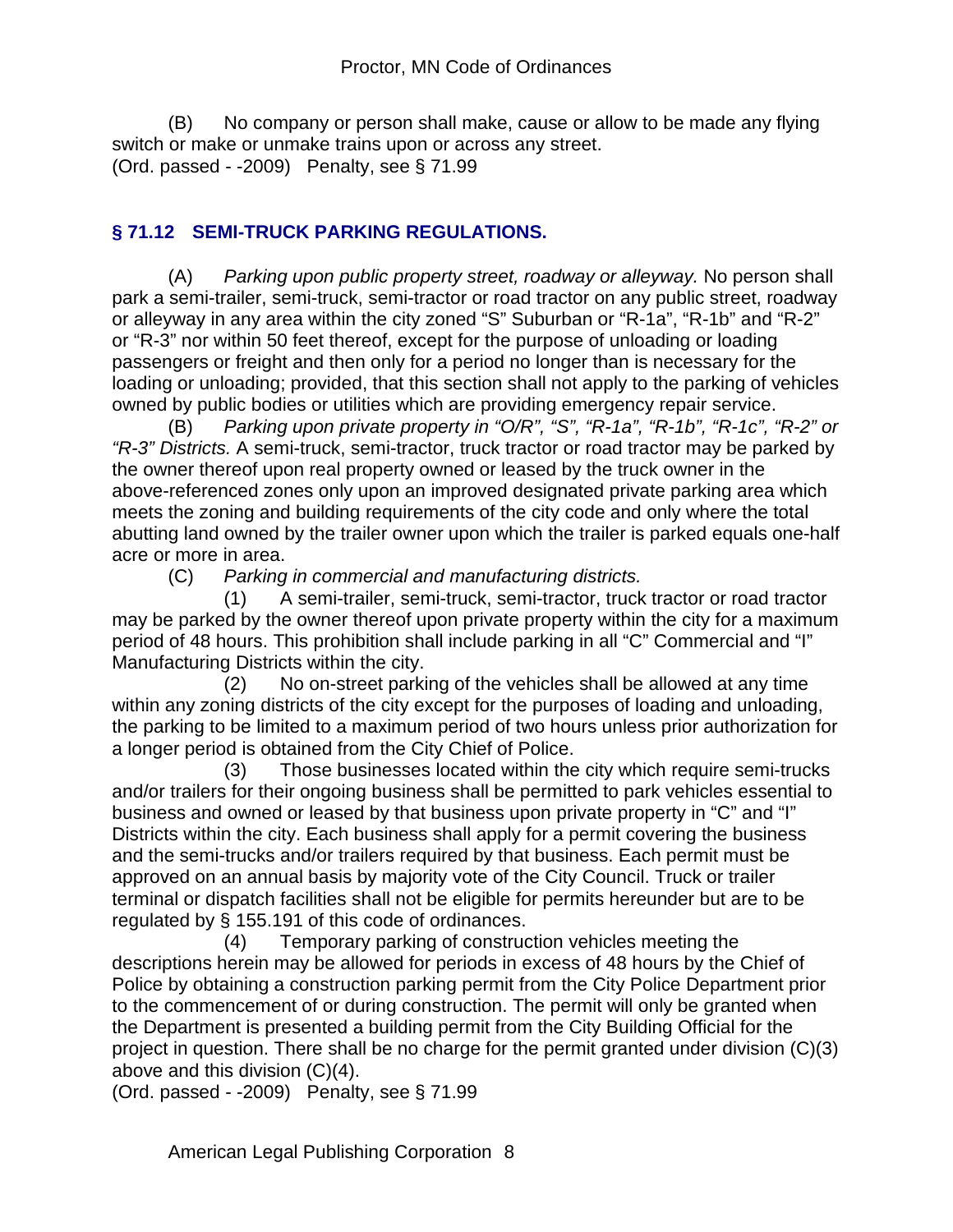## **§ 71.13 SEMI-TRUCK PARKING REGULATIONS; KEYS IN THE IGNITION.**

No person shall leave a semi-tractor, semi-truck, truck tractor or road tractor, except a truck which is engaged in loading or unloading, unattended on any street, alley, used car lot or unattended parking area, including private parking areas, without first stopping the engine, locking the ignition, and removing all ignition keys from the vehicle; provided, however, that any violation of these provisions shall not mitigate the offense of the theft of a motor vehicle, nor shall the violation be used to effect a recovery in any civil action for theft of a motor vehicle, the insurance thereon, or have any other bearing in any civil action.

(Ord. passed - -2009) Penalty, see § 71.99

# **§ 71.14 COMMERCIAL PARKING LOTS.**

Commercial parking lots shall be permitted only as provided herein.

(A) No one may operate or permit to operate any commercial parking lot within the city in any zoned residential or suburban or any variation of the same except for the South St. Louis City Fairgrounds or except as authorized by the City Council.

(B) A license to operate a commercial parking lot shall be required in any area zoned industrial or commercial subject to approval by the Planning and Zoning Commission and subject to approval by the City Council.

(C) The city may, at any time, and in its sole discretion, require insurance provisions for the protection of customers and users of the commercial parking lot or lots.

(D) The city may establish an annual licensing fee, which shall include all inspection charges to ensure compliance with the insurance and zoning and public health and safety regulations.

(E) For the purpose of this section, the following definition shall apply unless the context clearly indicates or requires a different meaning.

 *COMMERCIAL PARKING LOT.* Any sole proprietorship, partnership, limited partnership, limited liability corporation, corporation or any unit of government owning or operating on a daily basis or longer period of time any parking facility for the temporary storage of motorized vehicles, except the following shall not be deemed to be a commercial parking lot: any parking facility owned or operated by the city or any of its duly authorized subdivisions, any private residential homeowner who stores his or her own vehicles upon his or her private property, any business located within the corporate limits of the city and provides free parking for its patrons, customers, clients or patient, any private residential homeowner who may, periodically, retain storage space for up to five non-homeowner owned vehicles for less than 210 days per year.

(F) The licensee shall operate the facility in compliance with all local, state and federal regulations and the regulations as the city may, in its sole discretion, enact. (Ord. passed - -2009) Penalty, see § 71.99

# **§ 71.15 TOWING OF VEHICLES IN VIOLATION OF PARKING ORDINANCES.**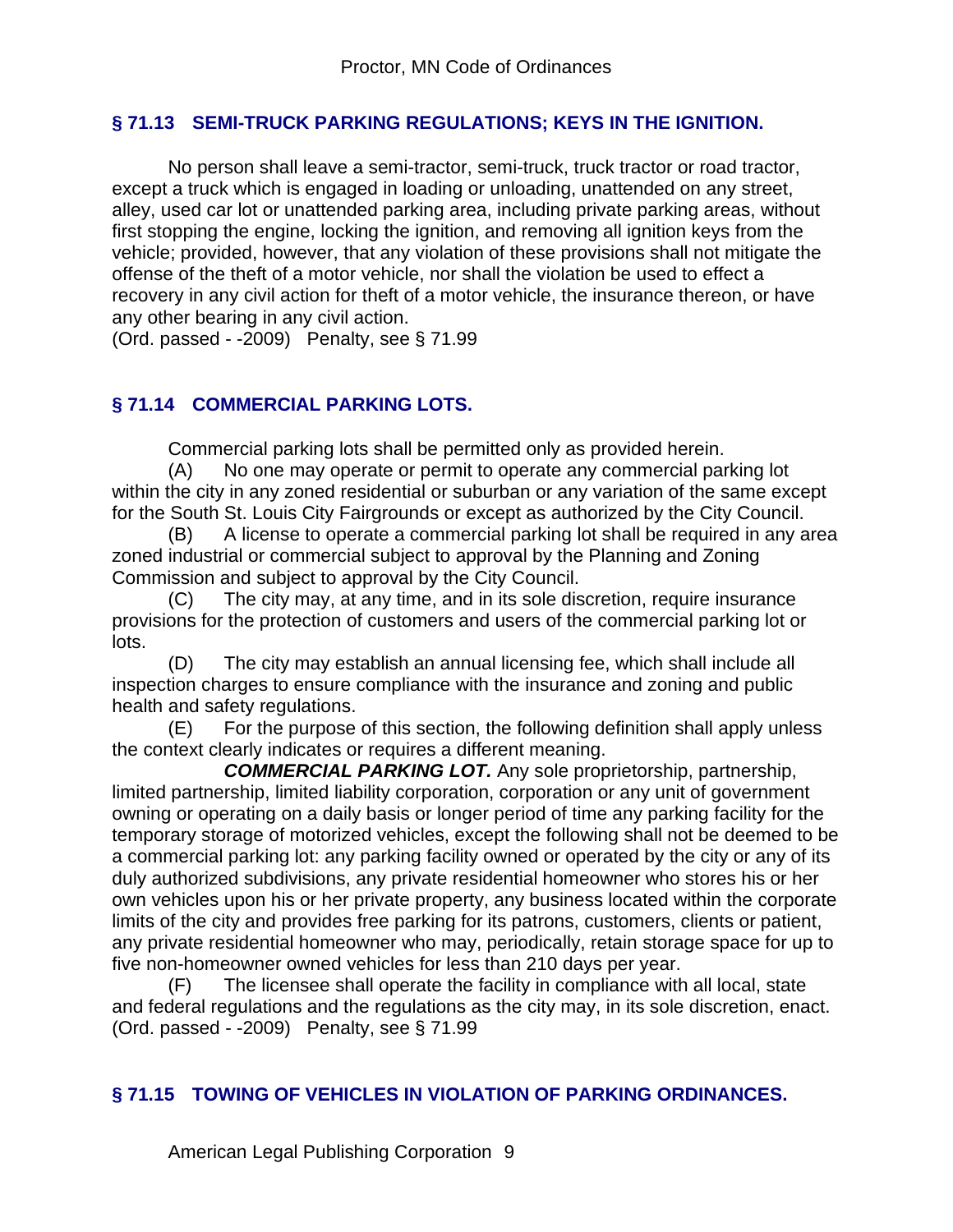(A) The Chief of Police or any police officer acting under the authority of the Chief of Police may tow any vehicle from any public street, alleyway or parking lot if the vehicle parked, standing or stopped in violation of any of the provisions of this traffic code creates a hazard, obstructs the flow of traffic, or otherwise impedes access to any driveway, alleyway or entrance to a property whether public or private.

(B) The owner of the vehicle shall be responsible for any costs accrued as a result of the removal in addition to any fines imposed as a result of the applicable violation.

(Ord. passed - -2009)

# **PARKING OF UNLICENSED VEHICLES**

# **§ 71.40 DEFINITION.**

For the purpose of this subchapter, the following definition shall apply unless the context clearly indicates or requires a different meaning.

*UNLICENSED VEHICLE.* Any automobile, motorcycle, moped, truck, semi-tractor or other wheeled or tracked vehicle originally designed and manufactured for use on public streets or highways, no matter how modified or altered, not having current license plates and/or registration tabs displayed upon the vehicle. (Prior Code, § 804A.01)

# **§ 71.41 VIOLATIONS.**

It shall be a violation of this subchapter by the owner of the unlicensed vehicle in question, and/or the lessee, owner or manager of any parcel of real property located within the city, to allow or have parked upon the property any unlicensed motor vehicle which is visible to motorists, pedestrians or the general public. All visible unlicensed motor vehicles stored upon the premises shall be secured in a garage or storage building and not stored out of doors.

(Prior Code, § 804A.02) Penalty, see § 71.99

# **§ 71.42 EXCEPTIONS.**

(A) *Temporary storage.* This subchapter shall not apply to the temporary storage of unlicensed motor vehicles. The term *TEMPORARY* shall mean a period of not more than 30 days.

(B) *Motor vehicle towing and repair facilities.*

 (a) *Requirements.* Additionally, motor vehicle towing and/or repair facilities operating in commercial or manufacturing zones within the city may store unlicensed motor vehicles upon their business premises for a period of not more than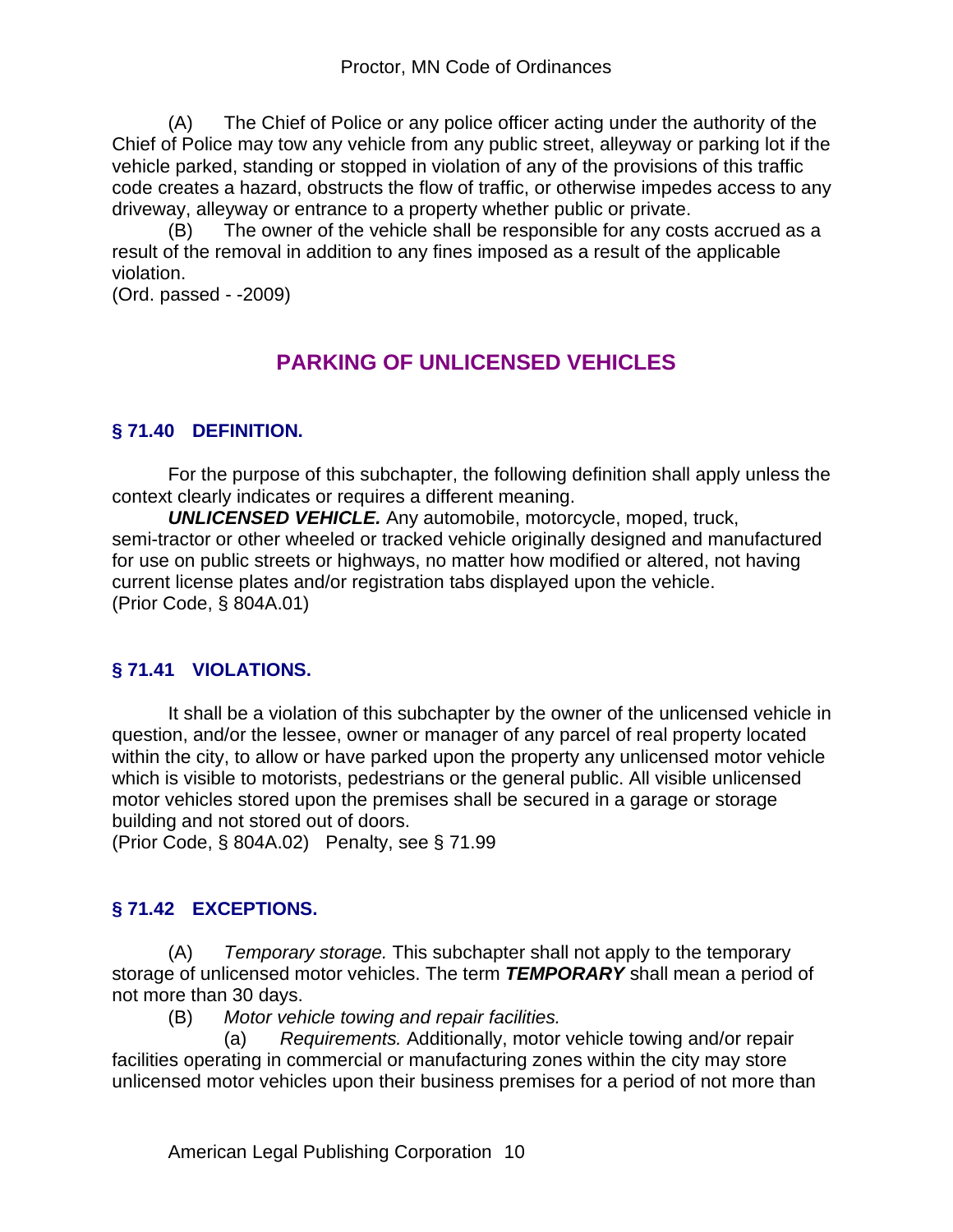120 days. The storage shall conform to the screening, fencing and related aesthetic requirements of the zone in which the business is located.

 (b) *Special circumstances.* Upon written application to the Building Inspector, businesses qualifying for an exception may obtain an extension of time for the storage of specific unlicensed motor vehicles where special circumstances prevent the business from licensing or disposing of a motor vehicle. Each permit shall be reviewed by the Building Inspector and be approved or denied. Permits that are denied may be appealed pursuant to § 150.01(E) of this code of ordinances. (Prior Code, § 804A.03) Penalty, see § 71.99

# **§ 71.99 PENALTY.**

(A) Any person violating any provision of this chapter, for which no other penalty is provided, shall be subject to the penalty provisions of § 10.99.

(B) The presence of any vehicle on any street or roadway when stopped, parked or standing, whether occupied or unoccupied, in violation of any prevision of §§ 71.01 through 71.15 constitutes prima facie evidence that the register owner of the vehicle either committed the violation or permitted the violation to occur. A violation of any provision of §§ 71.01 through 71.15 shall be deemed a petty misdemeanor and shall be subject to the city fine schedule unless a fine is otherwise specifically established by §§ 71.01 through 71.15.

(Prior Code, § 804A.01)

 $(C)$  The penalty for violation of § 71.14 shall be a fine subject to the city administrative fine schedule. Each day any person or entity is in violation of § 71.14 shall constitute a new and separate offense under § 71.14. A conviction of violating § 71.14 shall constitute good cause to deny a license to an applicant or to terminate a licensee's permit to operate a facility.

(D) Violations of  $\S$  71.42 shall be subject to a fine based on the city administrative fine schedule. Each day of violation shall be deemed to constitute a separate offense.

(Prior Code, § 804A.03) (Ord. 02-05, passed 4-4-2005; Ord. passed - -2009)

# **CHAPTER 72: RECREATIONAL VEHICLES**

#### Section

### *Operation of Bicycles*

- 72.01 Speed
- 72.02 Sidewalks
- 72.03 Time

#### *Snowmobiles and All-Terrain Vehicles*

72.15 Intent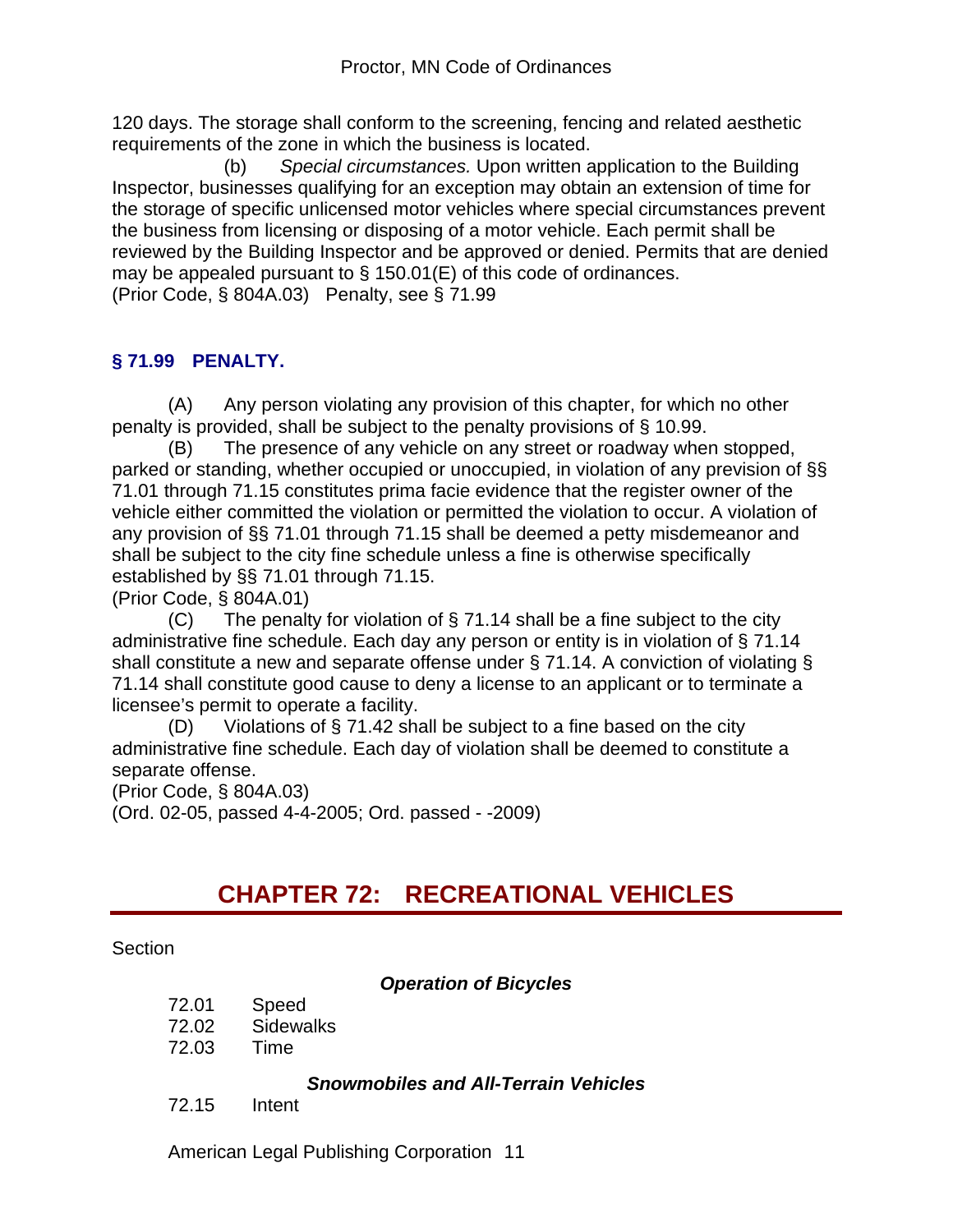- 72.16 Definitions
- 72.17 State statute adopted
- 72.18 Application of traffic ordinances
- 72.19 Snowmobile operation
- 72.20 Snowmobile restrictions<br>72.21 ATV operation
- 72.21 ATV operation<br>72.22 ATV restriction
- ATV restrictions
- 72.23 Equipment
- 72.24 Signage<br>72.25 Stopping
- Stopping and yielding
- 72.99 Penalty

# **OPERATION OF BICYCLES**

## **§ 72.01 SPEED.**

No bicycle shall be ridden faster than is reasonable and proper under the circumstances and shall be operated with due regard for the safety of the operator and other persons upon the streets and highways of the city. (Prior Code, § 803.02) Penalty, see § 72.99

### **§ 72.02 SIDEWALKS.**

No bicycle shall be permitted to operate upon any public sidewalk of the city. (Prior Code, § 803.02) Penalty, see § 72.99

### **§ 72.03 TIME.**

No bicycle shall be permitted to operate upon any street or highway of the city between 30 minutes after sunset and 30 minutes before sunrise without a headlight visible under normal atmospheric conditions from the front thereof for not less than 300 feet indicating the approach or presence of the bicycle, firmly attached to the bicycle and properly lighted or without a yellow or red light or reflector attached to and visible from 200 feet from the rear thereof.

(Prior Code, § 803.02) Penalty, see § 72.99

# **SNOWMOBILES AND ALL-TERRAIN VEHICLES**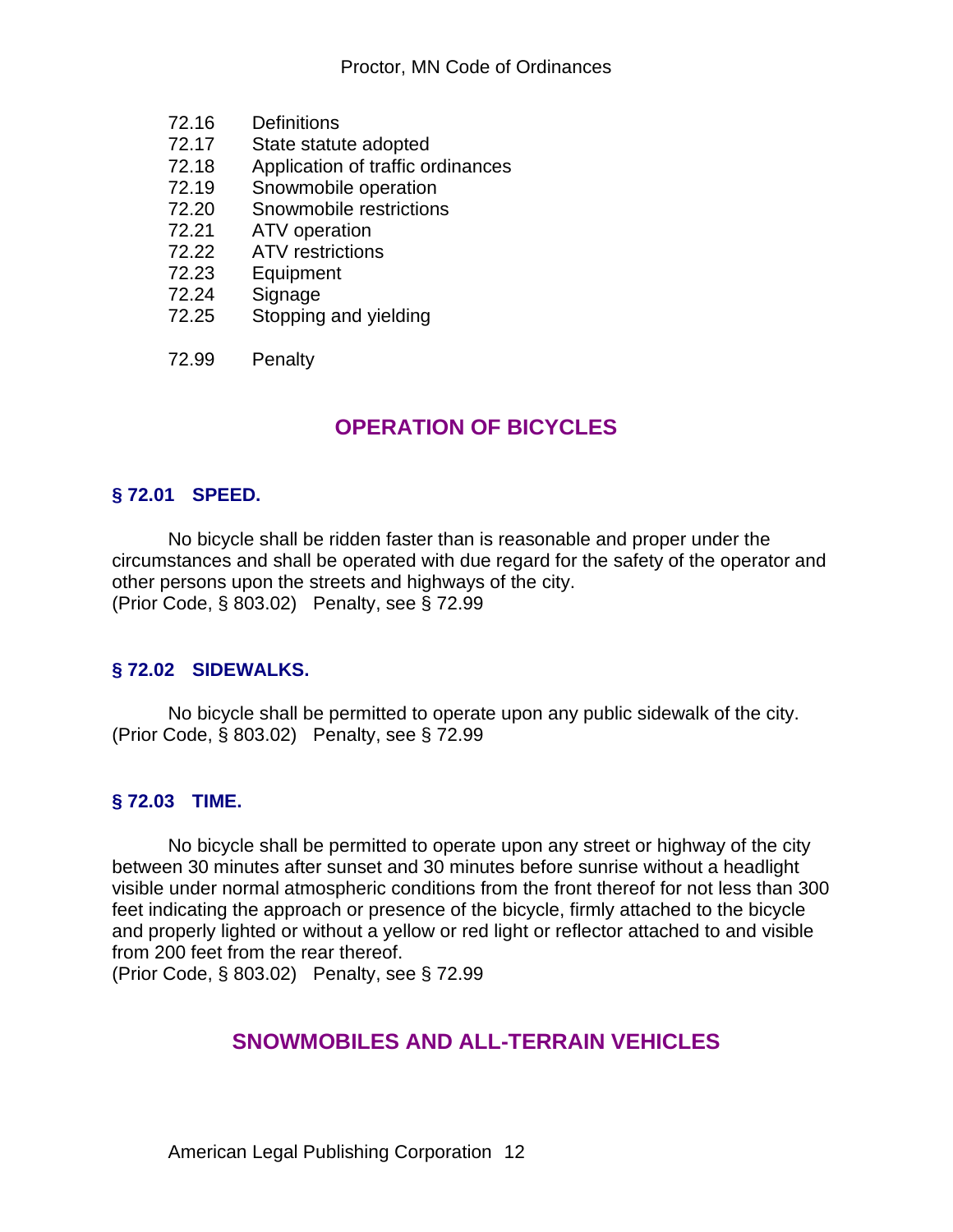## **§ 72.15 INTENT.**

It is the intent of this subchapter to supplement M.S. Ch. 84 and M.S. Ch. 169, as they may be amended from time to time, with respect to the operation of snowmobiles and all-terrain vehicles. This section is not intended to allow what state law prohibits, nor to prohibit what state law allows.

(Ord. 06-17, passed 7-17-2017)

# **§ 72.16 DEFINITIONS.**

For the purpose of this subchapter, the following definitions shall apply unless the context clearly indicates or requires a different meaning.

*ALL-TERRAIN VEHICLE* or *ATV.* The meaning as defined in M.S. § 84.92, subd. 8, as it may be amended from time to time.

*CITY OF PROCTOR SNOWMOBILE AND ATV MAP.* The map created by the city indicating the streets, roads, highway and other areas within the city in which snowmobile and ATV operation is authorized, which shall be kept on file at the City Police Department and furnished upon request.

*CLASS 1 ATV.* The meaning as defined in M.S. § 84.92, subd. 9, as it may be amended from time to time.

*CLASS 2 ATV.* The meaning as defined in M.S. § 84.92, subd. 10, as it may be amended from time to time.

**DITCH.** A narrow channel dug in the ground, typically used for drainage alongside a road.

**OPERATE.** To ride in or on and control the operation of a snowmobile.

**OPERATOR.** Every person who operates or is in actual physical control of a snowmobile or ATV.

*OWNER.* A person, other than a lien holder, having the property in or title to a snowmobile or ATV or entitled to the use or possession thereof.

*RIGHT-OF-WAY.* The entire strip of land traversed by a highway or street in which the public owns the fee or an easement for roadway purposes.

*ROADWAY.* The portion of a highway or street improved, designed or ordinarily used for vehicular travel, including the shoulder.

*SNOWMOBILE.* The meaning as defined in M.S. § 84.81, as it may be amended from time to time.

*STREET* or *HIGHWAY.* The entire width between the boundaries of any way or place open to the use of the public, as a matter of right, for the purposes of vehicular traffic.

(Ord. 06-17, passed 7-17-2017)

# **§ 72.17 STATE STATUTE ADOPTED.**

M.S. §§ 84.81 to 84.915, Snowmobiles, M.S. §§ 84.92 to 84.928, All-Terrain Vehicles and M.S. Ch. 169, Traffic Regulations, as they may be amended from time to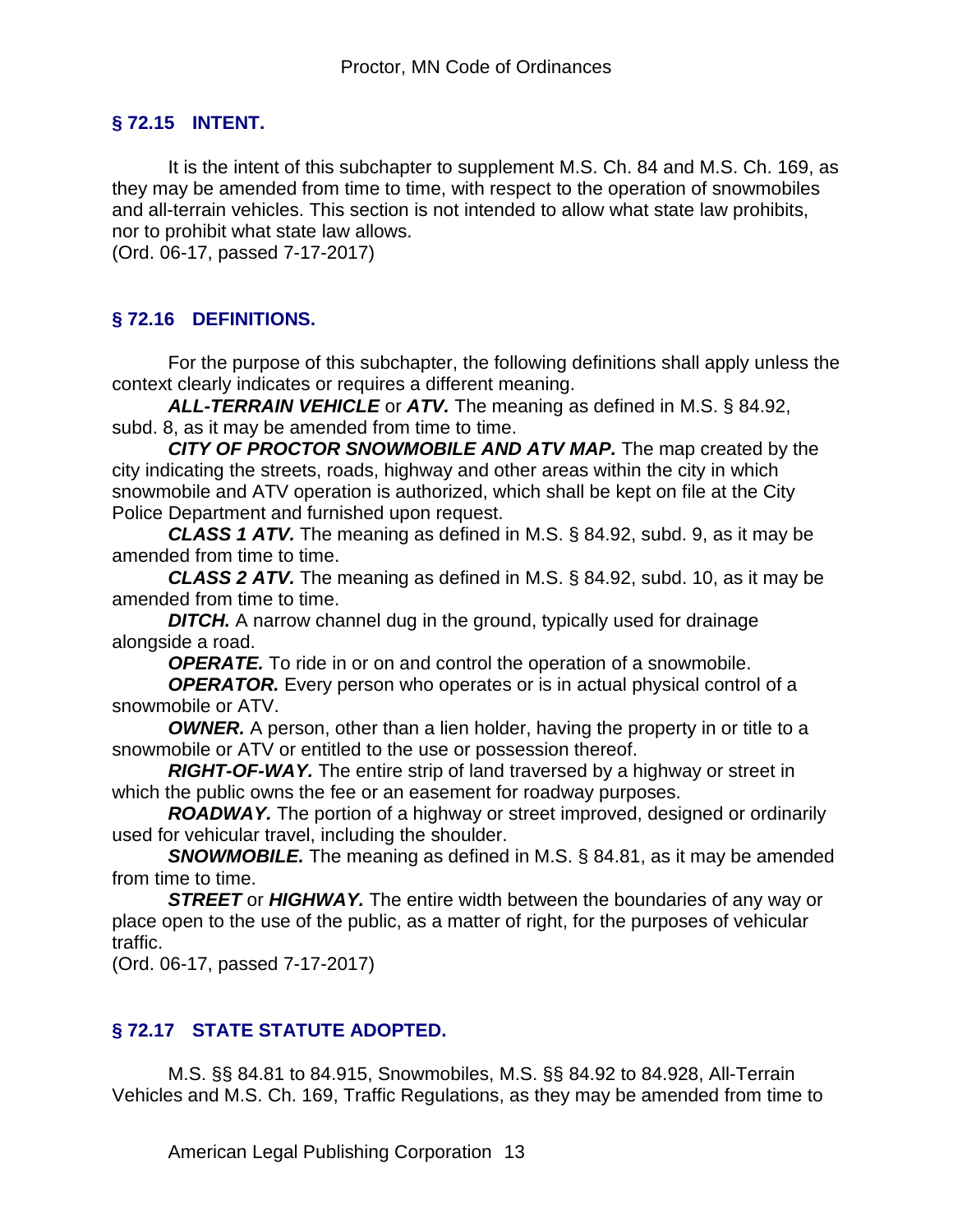time, are hereby adopted by reference and are as much a part of this section as if fully set forth herein. (Ord. 06-17, passed 7-17-2017)

## **§ 72.18 APPLICATION OF TRAFFIC ORDINANCES.**

City traffic ordinances shall apply to the operation of snowmobiles and ATVs on streets or highways, except those which by their nature have no application. (Ord. 06-17, passed 7-17-2017)

## **§ 72.19 SNOWMOBILE OPERATION.**

A snowmobile may be operated upon the roadway, shoulder, inside bank or slope of those city streets, county roads and state highways as designated on the City of Proctor Snowmobile and ATV Map provided that the operation occurs on the farthest right hand side of the street, road or highway and whenever possible, and legal to do, the operation occurs within the ditch and always one way in the direction of traffic. (Ord. 06-17, passed 7-17-2017)

## **§ 72.20 SNOWMOBILE RESTRICTIONS.**

(A) It shall be unlawful to operate a snowmobile:

- (1) On a public sidewalk provided for pedestrian travel;
- (2) On boulevards within any public right-of-way;

 (3) On private property of another, except as permission is expressly obtained by the owner or person in control of the private property;

 (4) On any school grounds, except as permission is expressly obtained from responsible school authorities;

 (5) On public property, playgrounds and recreation areas, except as allowed by the city and indicated on the City of Proctor Snowmobile and ATV Map;

 (6) At a rate of speed exceeding 30 mph on any roadway, or at a rate of speed greater than the posted speed limit on any trail, and in no event at a rate of speed greater than reasonable or proper under the surrounding circumstances;

 (7) In a careless, reckless or negligent manner so as to endanger the person or property of another or to cause injury or damage thereto; and

 (8) In a manner so as to create a loud, unnecessary or unusual noise which disturbs, annoys or interferes with the peace and quiet of the public.

(B) No person shall operate a snowmobile on any street, alley or other public roadway within the city between the hours of 1:00 a.m. and 6:00 a.m., Monday through Friday, or between the hours of 2:00 a.m. and 6:00 a.m. on Saturday and Sunday. (Ord. 06-17, passed 7-17-2017) Penalty, see § 72.99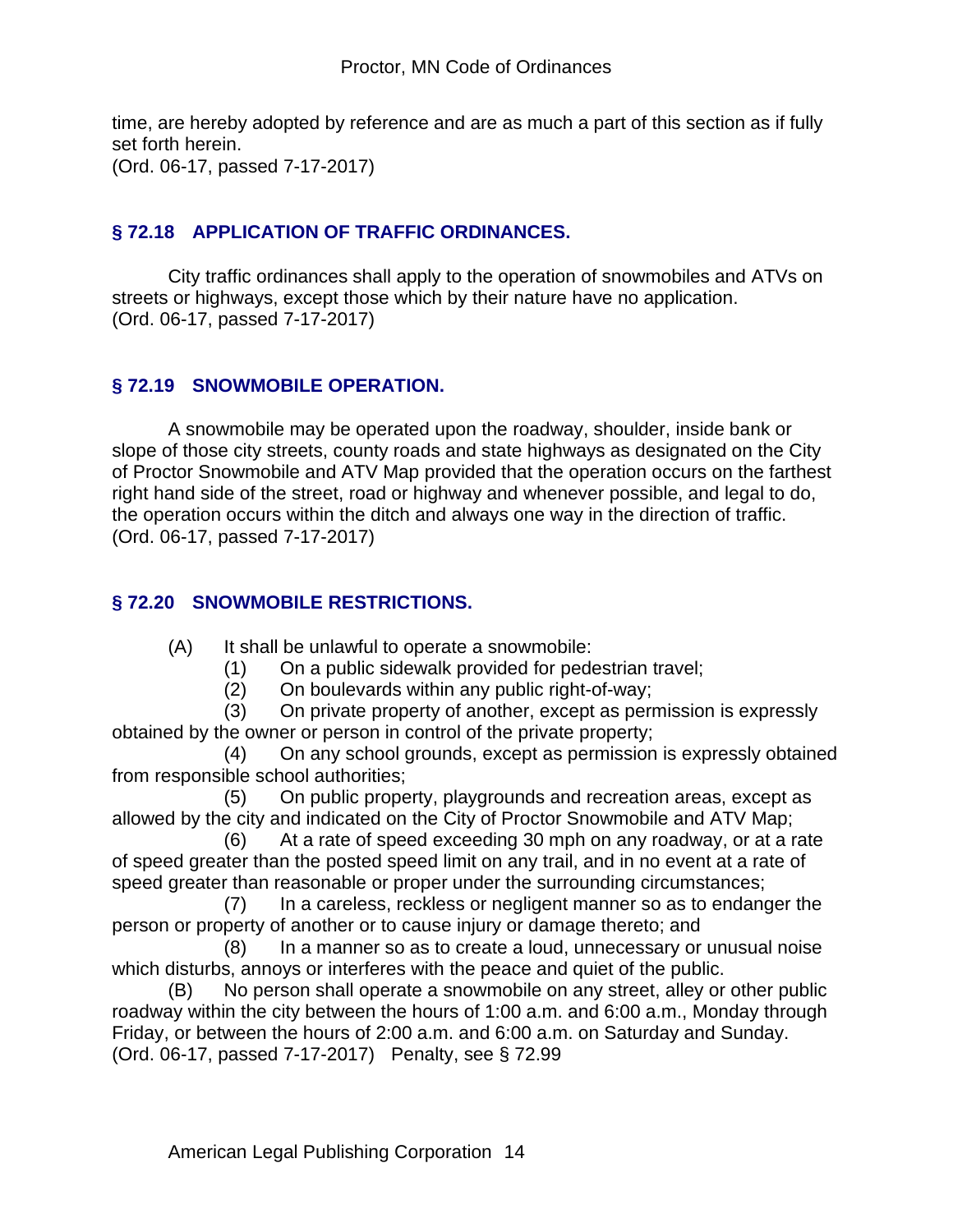# **§ 72.21 ATV OPERATION.**

In order to access businesses and residences and to make trail connections, an ATV may be operated upon the roadway of those city streets, county roads and state highways as designated on the City of Proctor Snowmobile and ATV Map, provided that operation occurs on the farthest right hand shoulder or the extreme right hand side of the street, road or highway and always one way in the direction of traffic. (Ord. 06-17, passed 7-17-2017) Penalty, see § 72.99

## **§ 72.22 ATV RESTRICTIONS.**

- (A) It shall be unlawful to operate an ATV:
	- (1) On a public sidewalk provided for pedestrian travel;
	- (2) On boulevards within any public right-of-way;
	- (3) On or in a ditch;

 (4) On private property of another without specific permission of the owner or person in control of the property;

 (5) On any school grounds, except as permission is expressly obtained from responsible school authorities;

 (6) On public property, playgrounds and recreation areas, except as allowed by the city and indicated on the City of Proctor Snowmobile and ATV Map;

 (7) At a rate of speed greater than 30 mph or proper under the surrounding circumstances;

 (8) In a careless, reckless or negligent manner so as to endanger the person or property of another or to cause injury or damage thereto; and

 (9) In a manner so as to create a loud, unnecessary or unusual noise which disturbs, annoys or interferes with the peace and quiet of the public.

(B) No person shall operate an ATV on any street, alley or other public roadway within the city between the hours of 1:00 a.m. and 6:00 a.m., Monday through Friday, or between the hours of 2:00 a.m. and 6:00 a.m. on Saturday and Sunday. (Ord. 06-17, passed 7-17-2017) Penalty, see § 72.99

# **§ 72.23 EQUIPMENT.**

It is unlawful for any person to operate a snowmobile or ATV within the limits of the city unless it is equipped with the following.

(A) A muffler that is in good working order and that does not produce sharp popping or cracking sounds or excessive or unusual noise. In no event, shall a muffler be altered in any way to produce a noise that is louder than the original manufacturer equipment or by means of a cutout, bypass straight pipe or similar device; or in a manner so as to create a loud, unnecessary or unusual noise which disturbs, annoys or interferes with the peace and quiet of the public.

(B) Brakes adequate to control the movement of and to stop and hold the snowmobile or ATV under any condition of operation;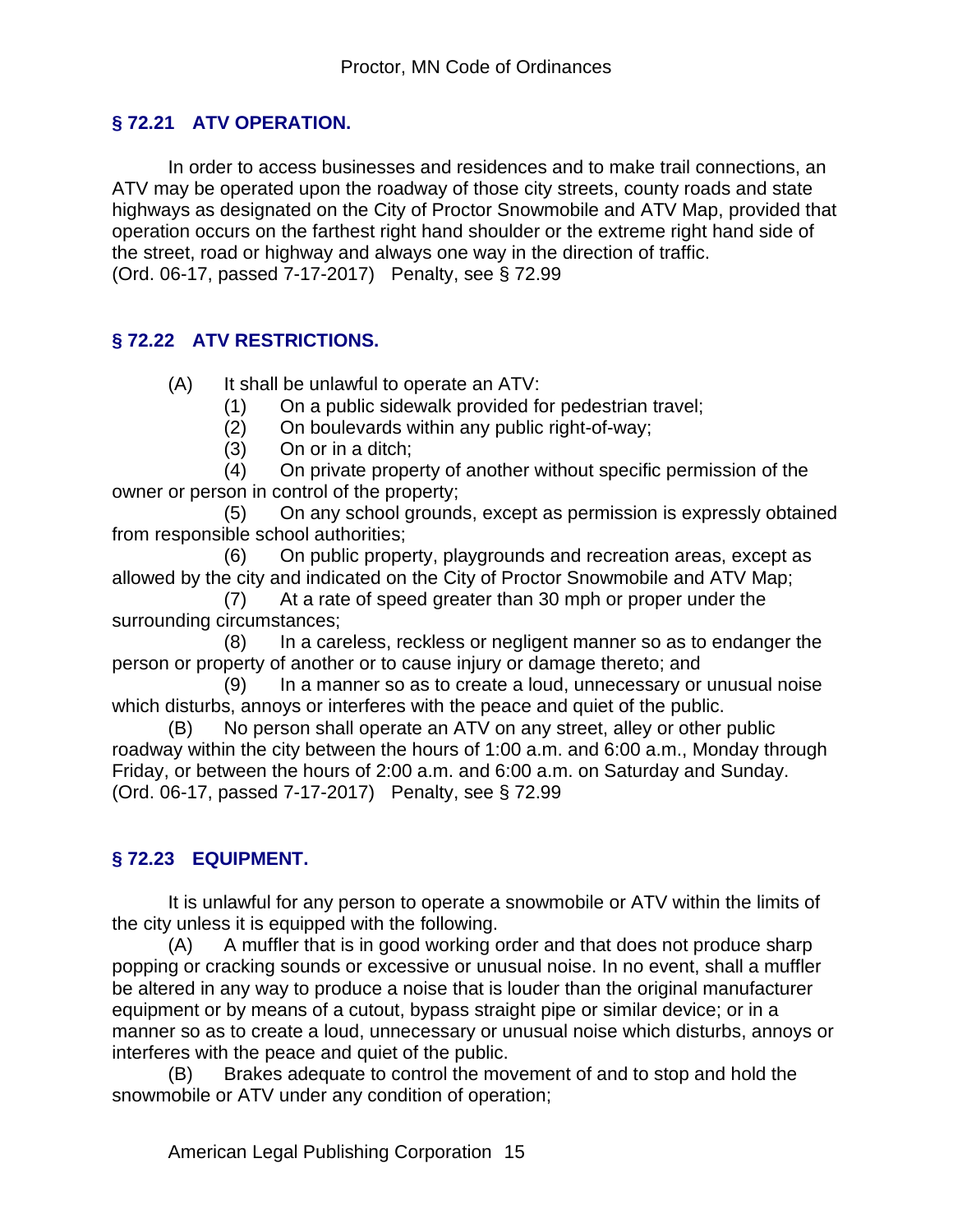(C) A safety throttle in operating condition;

(D) Reflective material at least 16 square inches on each side so as to reflect lights at a 90 degree angle; and

(E) At a rate of speed greater than 30 mph or proper under the surrounding circumstances.

(Ord. 06-17, passed 7-17-2017) Penalty, see § 72.99

# **§ 72.24 SIGNAGE.**

The City Chief of Police may, in his or her sole discretion, cause signage to be installed identifying the designated snowmobile or ATV routes, as set forth on the City of Proctor Snowmobile and ATV Map, and/or cause signage to be installed notifying persons of any restrictions on use as described in this section. (Ord. 06-17, passed 7-17-2017)

# **§ 72.25 STOPPING AND YIELDING.**

No snowmobile or ATV shall enter any uncontrolled intersection without making a complete stop. The operator shall then yield the right-of-way to any vehicles or pedestrians at the intersection or so close to the intersection as to constitute an immediate hazard.

(Ord. 06-17, passed 7-17-2017) Penalty, see § 72.99

# **§ 72.99 PENALTY.**

(A) Any person violating any provision of this chapter, for which no other penalty is provided, shall be subject to the penalty provisions of § 10.99.

(B) A person convicted of a violation of §§ 72.15 through 72.25 is guilty of a misdemeanor ordinance violation.

(Ord. 06-17, passed 7-17-2017)

# **CHAPTER 73: TRAFFIC SCHEDULES**

### **Schedule**

- **I. Non-motorized vehicles; prohibited areas**
- **II. Weight limits**

### **SCHEDULE I. NON-MOTORIZED VEHICLES; PROHIBITED AREAS.**

(A) *Prohibited areas.*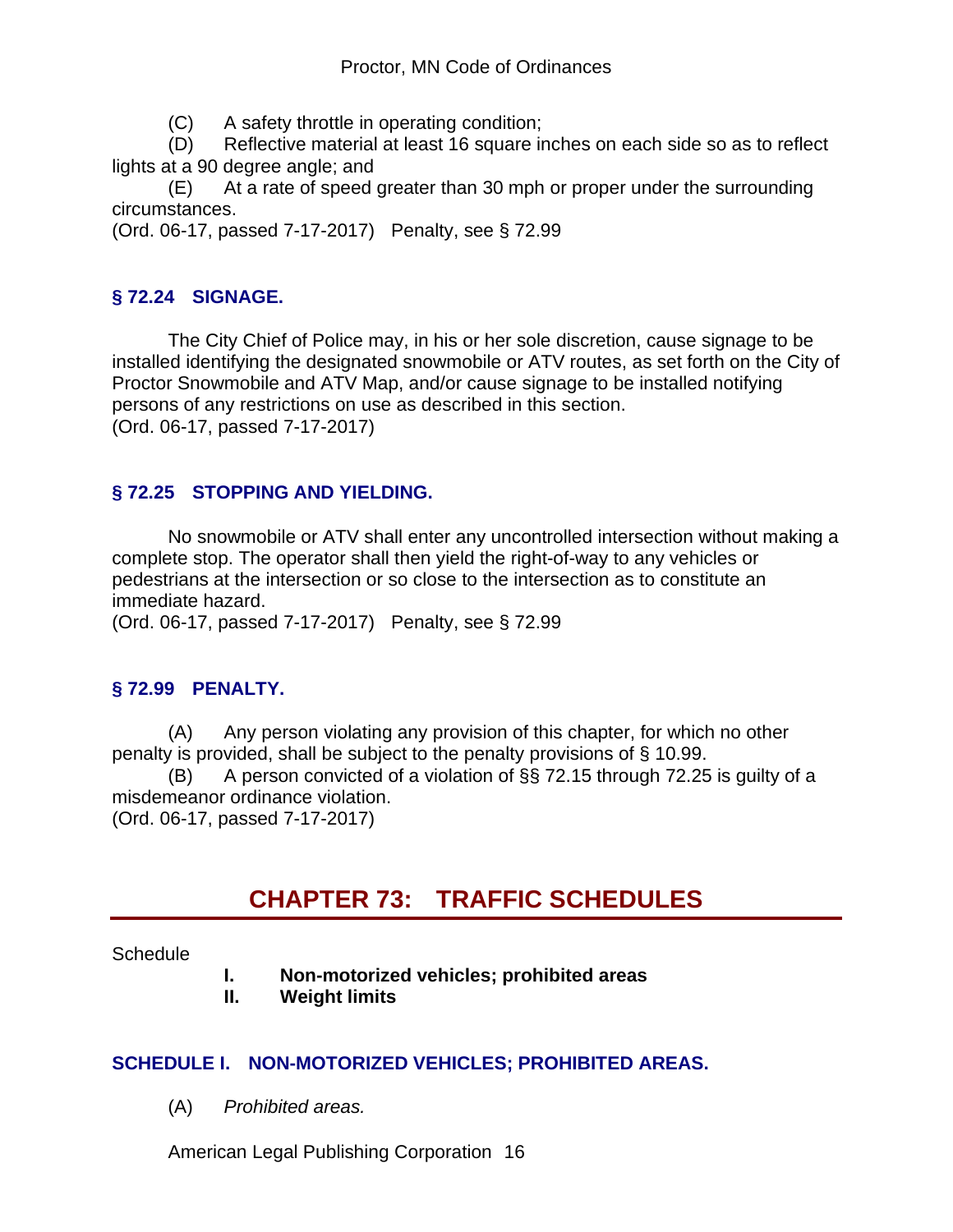(1) Boundary Avenue;

 (2) Second Avenue (Lavaque Road) from U.S. Highway 2 to the Hermantown city limits;

- (3) U.S. Highway 2;
- (4) Third Avenue from Fourth Street to Seventh Street;

 (5) Second Street from Boundary Avenue to Ninth Avenue and from the sidewalk Second Avenue and Highway 2;

- (6) Ugstad Road;
- (7) Fifth Street;
- (8) Fifth Avenue on the west side of Proctor;
- (9) Fourth Street West; and
- (10) All public sidewalks within the city.

(B) Children eight years of age or younger are prohibited from operating or riding roller skates, rollerblades, rollerskis, scooters or similar non-motorized vehicles or devices on any streets within the city limits, except that they may cross Highway 2 at Second Street.

(Prior Code, § 801.04) Penalty, see § 70.99(C)

### **SCHEDULE II.WEIGHT LIMITS.**

It is hereby prohibited to drive a motor vehicle upon the following streets, alleys and highways within the city with a greater per axle weight of four tons:

(A) On Oak Street from Boundary Avenue to Second Avenue on Second Avenue from Highway 2 to Anchor Street and including Amund's Lane from Second Avenue to Second Avenue, on Anchor Street from Second Avenue to First Avenue, on Sixth Street from Boundary Avenue to Highway 2, on First Avenue from Alice Street to First Street, on Fourth Avenue from Sixth Street to Old Highway 2 which are on the east side; and also on the west side of Sixth Avenue from Second Street to First Street Alley, on Eighth Avenue from Second Street to Almac Drive, and Almac Drive from Eighth Avenue to Ugstad Road;

(B) On Alice Street from Boundary Avenue to Second Avenue, on Grove Street from Boundary Avenue to westerly of First Avenue, on First Avenue from Third Street to Ninth Street which are on the east side; and also on the west side of Seventh Avenue from First Street Alley to Fourth Street;

(C) On First Street from Boundary Avenue to Highway 2, on Sixth Avenue from Second Street to Fourth Street, on Eighth Avenue from Second Street to Fifth Street, on Ninth Avenue from 45 feet southerly of First Street Alley to Fifth Street, on Third Street from Seventh Avenue to Eighth Avenue for the 24-foot wide mat, and on Fourth Street from Boundary Avenue to Second Avenue for the 36-foot wide mat;

(D) On First Avenue from First to Second Streets, on Fifth Street from Fifth Avenue to Ninth Avenue, and on Ninth Avenue from Fifth to Sixth Streets;

(E) On Third Avenue from Fifth Street to Tenth Street, on Eighth Street from Second Avenue to Third Avenue, on Third Street from Fifth Avenue to Seventh Avenue, on Third Street from Eighth Avenue to Ugstad Road, on Sixth Street from Ninth Avenue to Ugstad Road; and